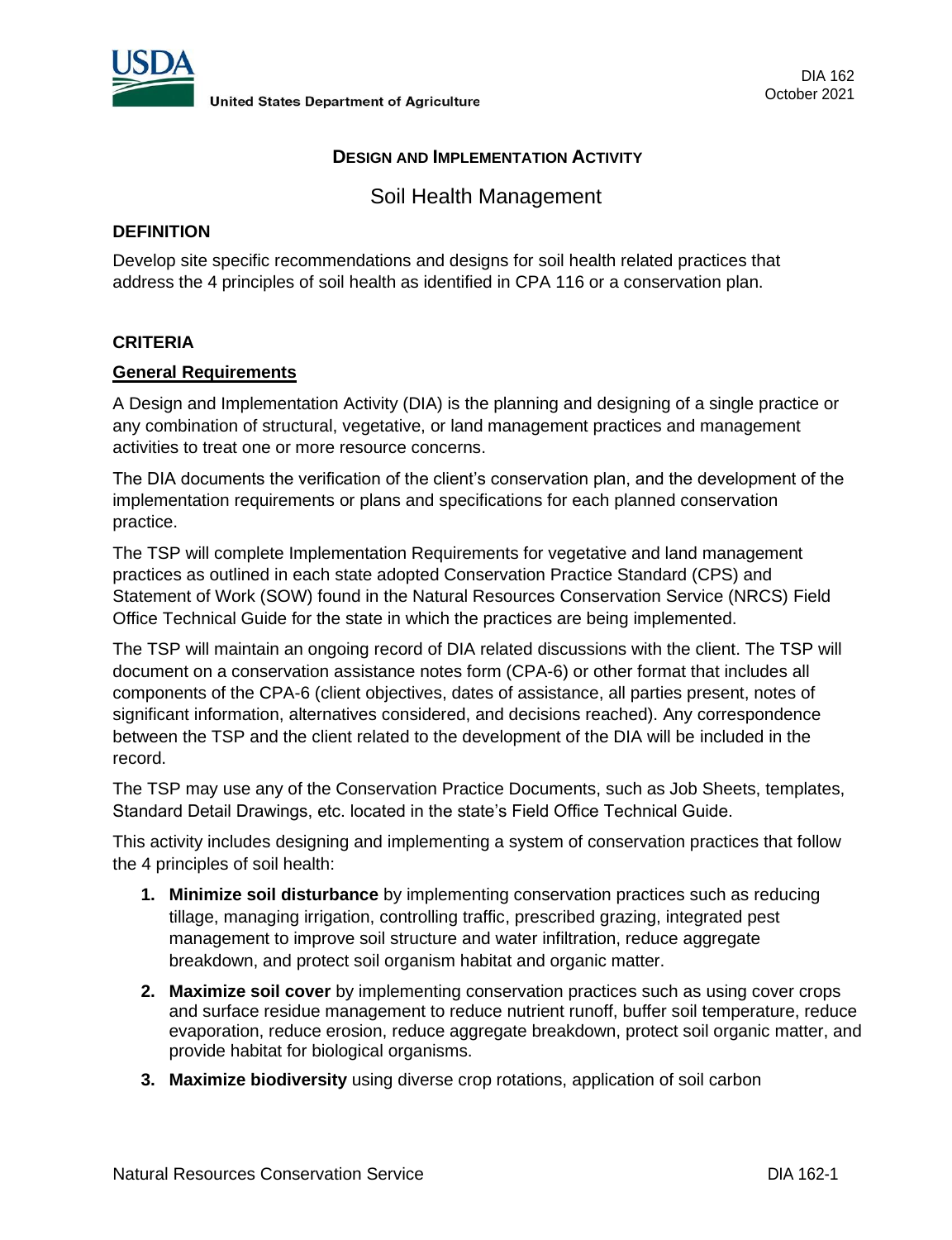amendments, multi-species cover crops, and livestock to improve nutrient cycling, break disease cycles, and stimulate below ground activity.

**4. Maximize living roots** by implementing conservation practices such as using cover crops, crop rotations, and perennial crops to maximize time periods of active growth throughout the year that provide soil biota a continuous food source.

The activity will meet the NRCS planning criteria for one or more of the following resource concerns:

- Soil organic matter depletion
- Soil compaction
- Soil organism habitat loss or degradation
- Aggregate instability
- Concentration of salts or other chemicals
- Plant productivity and health
- Wind erosion
- Sediment transported to surface water
- Sheet and rill erosion
- Naturally available moisture use

The activity will meet the state adopted NRCS Conservation Practice Standards (CPS) and Statements of Work (SOW) included in the client's conservation plan or EQIP Contract and include a combination of the following primary practices and activities that address all four principles of Soil Health:

| <b>Code</b> | <b>Primary Practice or Activity</b>          |
|-------------|----------------------------------------------|
| 216         | Soil Testing                                 |
| 327         | <b>Conservation Cover</b>                    |
| 328         | <b>Conservation Crop Rotation</b>            |
| 329         | Residue and Tillage Management, No-Till      |
| 334         | <b>Controlled Traffic Farming</b>            |
| 340         | <b>Cover Crop</b>                            |
| 345         | Residue and Tillage Management, Reduced-Till |
| 484         | Mulching                                     |
| 449         | <b>Irrigation Water Management</b>           |
| 512         | Forage and Biomass Planting                  |
| 528         | <b>Prescribed Grazing</b>                    |
| 550         | Range Planting                               |
| 590         | <b>Nutrient Management</b>                   |
| 595         | <b>Pest Management Conservation System</b>   |
| 610         | Salinity & Sodic Soil Management             |
| 808         | Soil Carbon Amendment                        |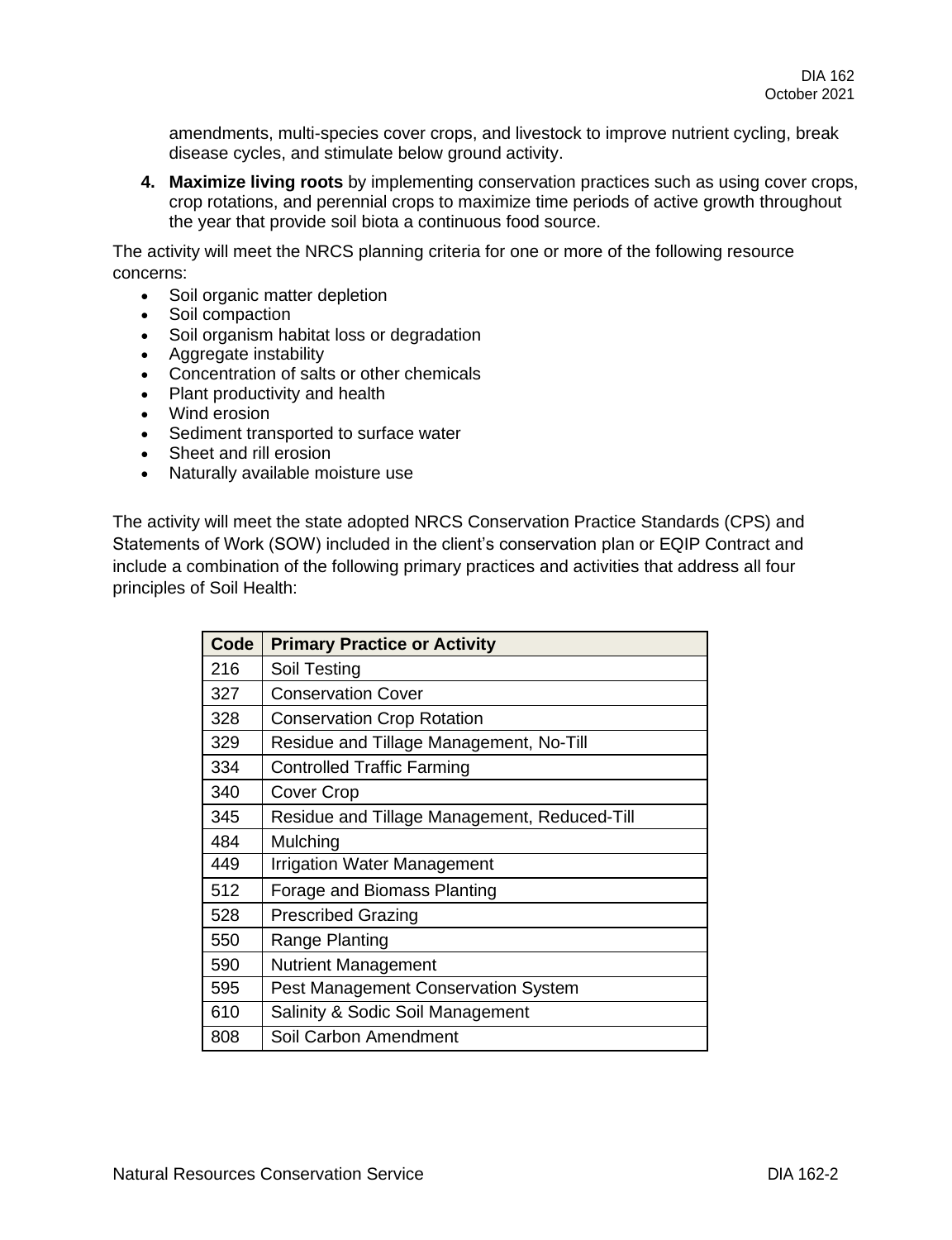The Activity includes developing implementation requirements for practices that can be used to enable the transition to a full-scale Soil Health Management System.

Supporting practices may be designed with primary practices over a transition period to provide the necessary means toward improved soil health.

| Code | <b>Supporting Practice</b>                    |
|------|-----------------------------------------------|
| 314  | <b>Brush Management</b>                       |
| 315  | <b>Herbaceous Weed Treatment</b>              |
| 324  | Deep Tillage                                  |
| 330  | <b>Contour Farming</b>                        |
| 333  | Amending Soil Properties with Gypsum Products |
| 338  | <b>Prescribed Burning</b>                     |
| 342  | Critical Area Planting                        |
| 382  | Fence                                         |
| 394  | Firebreak                                     |
| 516  | Pipeline                                      |
| 548  | <b>Grazing Land Mechanical Treatment</b>      |
| 561  | <b>Heavy Use Area Protection</b>              |
| 574  | <b>Spring Development</b>                     |
| 575  | <b>Animal Trails and Walkways</b>             |
| 580  | <b>Streambank and Shoreline Protection</b>    |
| 614  | <b>Watering Facility</b>                      |
| 642  | <b>Water Well</b>                             |

#### **Technical Requirements**

Ensure that all activities and deliverables from CPA 116 or conservation plan have been completed. If not, revise and update the Soil Health Management Plan using the following components:

- 1. Client interview and documentation of objectives completed under the Soil Health Management Plan Conservation Planning Activity 116 or conservation plan. Objectives may include:
	- a. Improve soil health
	- b. Improve plant vigor, quality, or yield
	- c. Increase water infiltration and storage
	- d. Prevent or reduce erosion
	- e. Improve nutrient cycling and reduce off-farm inputs
	- f. Improve production cost efficiency
	- g. Sequester carbon
	- h. Increase system resilience
	- i. Others as appropriate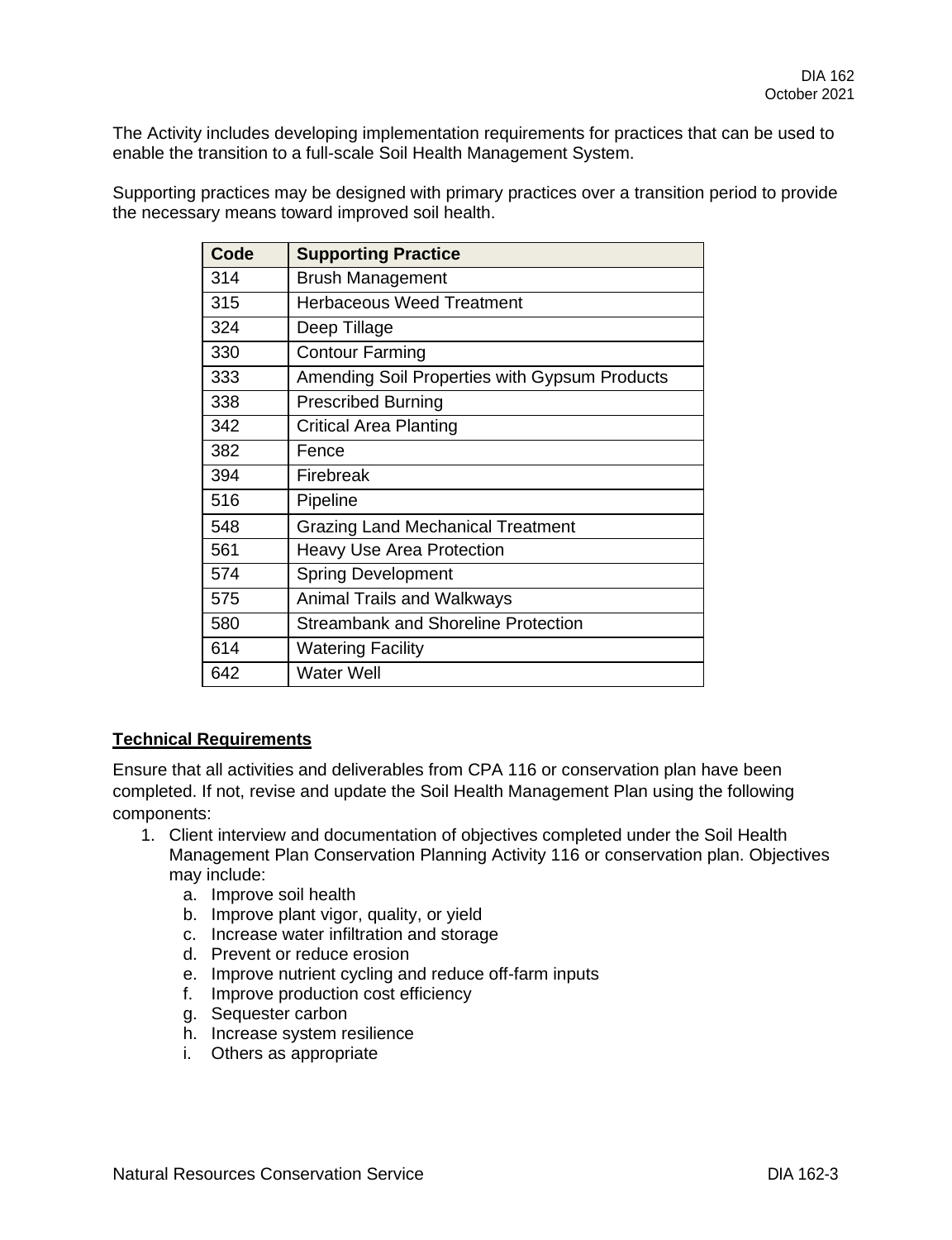- 2. Inventory of resources completed under the Soil Health Management Plan Conservation Planning Activity 116 or conservation plan, including:
	- a. Crops grown, and planned rotation by field
	- b. Tillage, planting, weed management and harvest equipment used
	- c. Soil amendments used (*e.g.* compost, manure, biosolids, gypsum, lime, etc.)
	- d. Typical nutrient program including forms, rates and timing of applications
	- e. Typical pesticides used
	- f. Kind/class of livestock and number,
	- g. Cover crop use, including species, and planting and termination methods
	- h. Soil water management concerns (*i.e.* field too wet or too dry at planting)
	- i. Soil maps and descriptions, to include:
		- i. Map unit and texture
		- ii. Drainage class and hydrologic soil group
		- iii. Ecological site and forage suitability group (when applicable)
		- iv. Soil health properties and interpretations (where appropriate)
	- j. Calculations from current erosion prediction technology used to include estimates of SCI and STIR
- 3. Assessment of resource concerns using State approved tools for the appropriate land use completed under the Soil Health Management Plan Conservation Planning Activity 116, or conservation plan, such as:
	- a. Soil Testing 216 Conservation Evaluation and Monitoring Activity
	- b. In-Field Soil Health Assessment for Cropland
	- c. Pasture Condition Score Sheet
	- d. Interpreting Indicators of Rangeland Health reference sheet
- 4. Evaluations
	- a. Planned cropping system rotations by Soil Health Management Unit (SHMU)
	- b. Soil Erosion Prediction with SCI and STIR using current technology
	- c. WIN-PST evaluation
	- d. Cover Crop utilization narrative for operation and each SHMU
	- e. In-Field Soil Health Assessment for Cropland for each SHMU, as applicable
	- f. Pasture Condition Score Sheet for each SHMU, as applicable
	- g. Interpreting Indicators of Rangeland Health reference sheet for each SHMU, as applicable
	- h. Soil Test Results- soil health, fertility, etc., as applicable
- 5. Soil Health Management Strategy
	- a. Narrative description of the goals of the plan, to be based on evaluations and to incorporate monitoring
	- b. Required practices with a narrative description and implementation requirements as defined by the state
	- c. Supporting practices with a narrative description and implementation requirements as defined by the state- only agreed to practices will be included in plan.
- 6. Resources
	- a. Producer interview template
	- b. Cropland In-Field Soil Health Assessment Worksheet
	- c. Pasture Condition Score Sheets
	- d. Interpreting Indicators of Rangeland Health
	- e. Technical Note 450-06
	- f. WIN-PST Website
	- g. RUSLE2 Website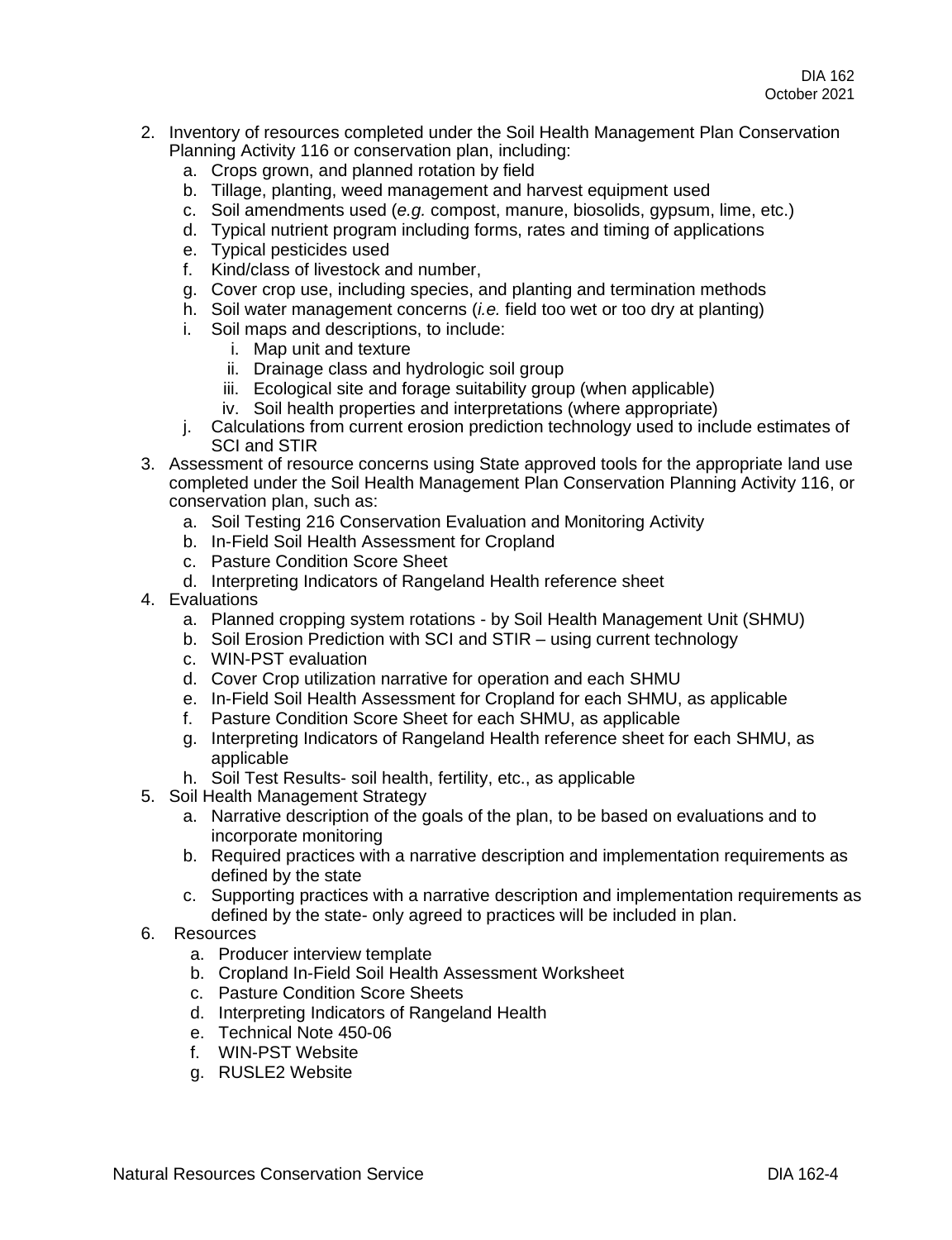- h. WEPS Website
- i. Soil Quality Technical Notes

## **Definitions**

*Soil health* is the continued capacity for soil to function as a vital living ecosystem to support plants, animals, and humans.

*Soil Health Management System* (SHMS) is a collection of NRCS conservation practices that focuses on maintaining or enhancing soil health by addressing four soil health management principles: minimize disturbance, maximize soil cover, maximize biodiversity and maximize the presence of living roots.

*Soil Health Management Unit* (SHMU) is one or more planning land units with similar soil type, land use, and management that can vary in size or acreage depending on soil texture, topography, and cropping system. SHMU is like a conservation management unit but designed to assess soil health status and potential limitations on soil health indicators.

# **DELIVERABLES**

Two copies (hardcopy or electronic) of the plan must be developed—one for the client and one for the NRCS field office. At the client's request, Technical Service Provider (TSP) can deliver NRCS's copy to the NRCS Field Office. The client's copy must include the implementation requirements or plans, specifications, operation and maintenance, and quality assurance plan, unless the client requests other documents from this section. The NRCS copy must include all items identified herein. An additional electronic copy of the plan should also be uploaded on NRCS Registry.

#### **1. Cover Page**

Cover page reporting the technical services provided by the TSP. Cover page(s) must include the following:

- a. Client information: Name, farm bill program, contract number, and contract item number.
- b. TSP information: name, address, phone number, email, TSP number, TSP expiration date; and county of service.
- c. Farm identification:
	- i. Farm name, owner name, street address, and county/state.
	- ii. Primary phone number of the client.
- d. Statement by TSP that services provided:
	- i. Comply with all applicable Federal, State, Tribal, and local laws and requirements.
	- ii. Meet applicable NRCS standards, specifications, and program requirements.
	- iii. Are consistent with the conservation program goals and objectives for which the program contract was entered into by the client.
	- iv. Incorporate alternatives that are both cost effective and appropriate to address the resource issues.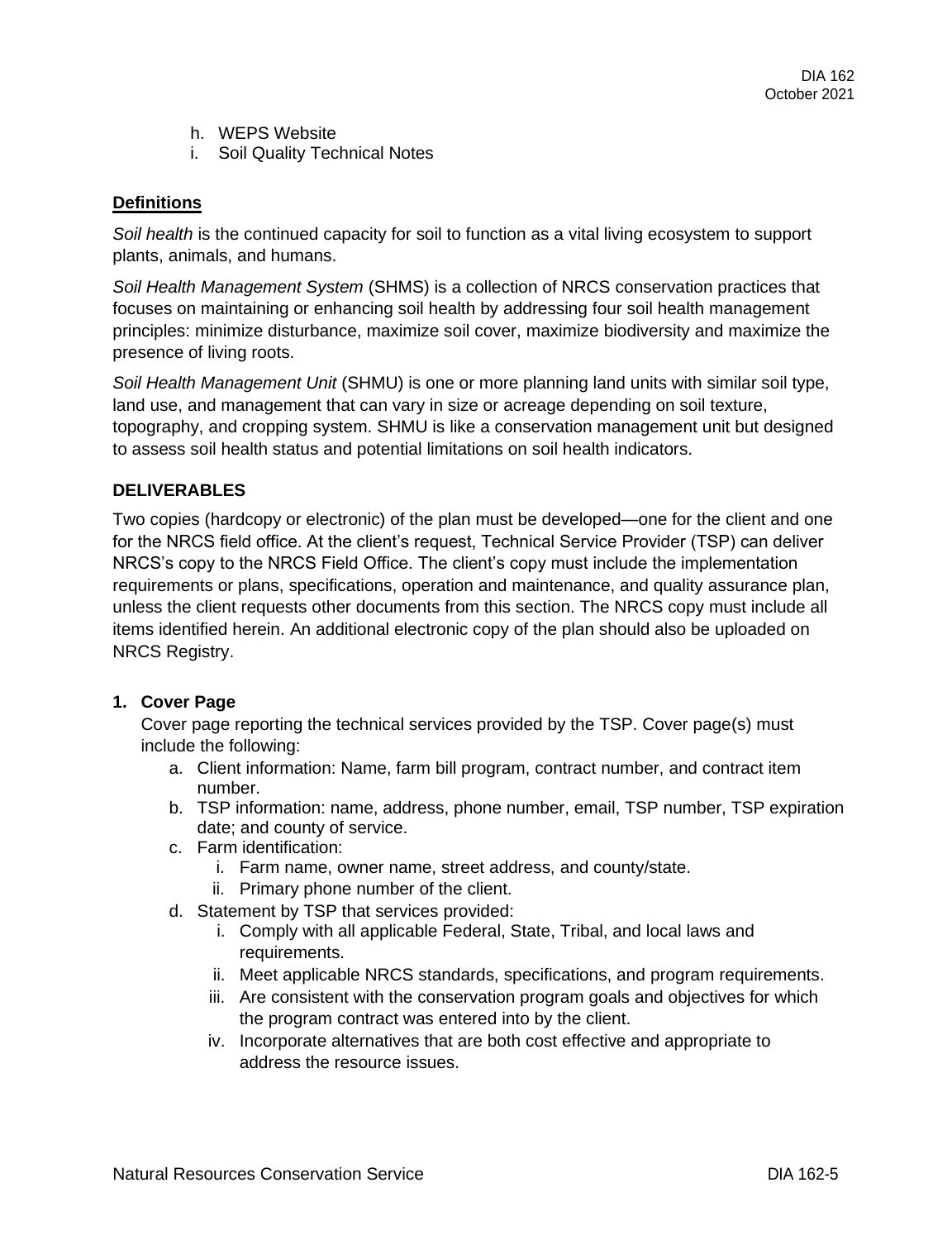- v. Include the date and name of the TSP that developed the Soil Health Management Plan Conservation Planning Activity 116 or conservation plan upon which this DIA is based.
- e. TSP certification statement: signature and date.
- f. Client acceptance statement:
	- i. A statement that the plans and specifications adequately represent existing conditions and the selected preliminary design alternatives, and the client understands and will abide with the operation and maintenance plans.
	- ii. Signature of the client and date the client received the plans.
- g. Block for NRCS reviewer acceptance (to be completed by NRCS).

### **2. Conservation Assistance Notes and Correspondence**

- a. Conservation Assistance Notes (NRCS-CPA-6) or other format that includes all components of the CPA-6.
	- i. Document the client's objectives.
	- ii. Document each interaction with the client, include notes and results of that interaction, date, and initials of the TSP.
	- iii. Document each site visit, activity in the field, results of each site visit, all parties present, date, and initials of the TSP.
- b. Any correspondence between the TSP and the client relating to the development of the DIA.

#### **3. Maps**

- a. Maps to include, but not be limited to:
	- i. General location map of the implementation areas showing access roads to the location
	- ii. Conservation Plan map may consist of several maps to account for the entire implementation area and must identify the Soil Health Management Units SHMU grouping of Farms/Tracts/Fields included in the SHMP, with boundaries
	- iii. Sensitive/Critical Areas Map with narrative description
	- iv. Soil map units identified by field or SHMU and interpretations or soil properties as defined by the state including drainage class and hydrologic group, ecological site and forage suitability group, soil health properties and interpretations
	- v. Other maps, as needed, with appropriate interpretations.
- b. At a minimum, all maps developed for the DIA will include:
	- i. Title block showing:
		- Map title.
		- Client's name (individual or business).
		- Prepared with assistance from USDA NRCS
		- Assisted By [TSP planner's name].
		- Name of applicable conservation district, county, and State.
		- Date prepared.
	- ii. Map scale.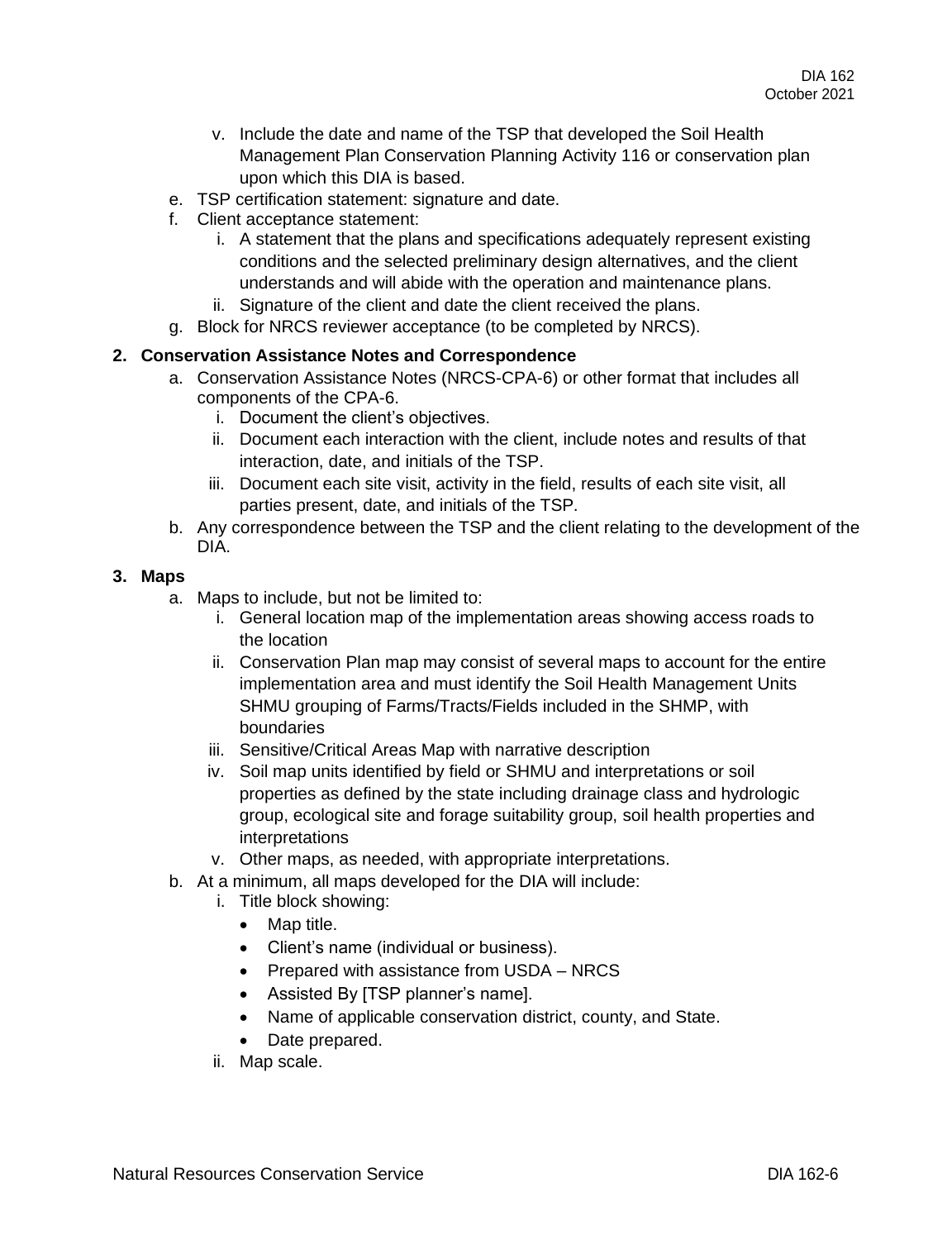- iii. Information needed to locate the implementation area, such as geographic coordinates, public land survey coordinates, etc.
- iv. North arrow.
- v. Appropriate map symbols and a map symbol legend on the map or as an attachment.

### **4. Planning**

- a. Include reference to and update when needed, the client's conservation plan with each of the following parts:
	- i. Existing conservation practices by field or Soil Health Management Unit (SHMU)
	- ii. Operation equipment inventory
	- iii. Soil maps and reports as described in Item 3, above
	- iv. Nutrient strategies by crop rotation
	- v. Pest Management Strategy (PAMS narrative and pesticides typically utilized in operation with EPA registration #), as applicable
	- vi. Soil amendments used in the operation by field or SHMU, as applicable
	- vii. Livestock utilized in the operation and applicable management details, as applicable
- b. Include a record of the alternatives developed in the conservation plan (a minimum of two alternatives must be developed).
- c. Include a record of the preferred alternative for practice, which includes:
	- i. SHMU label (name, number, or both).
	- ii. NRCS practice name and code.
	- iii. Amount to be applied.
	- iv. Brief description of the planned practice (practice narrative).
	- v. Date the planned practice is scheduled to be implemented.
	- vi. As needed, applicable "Conservation Practice Overview" sheets or other prepared material.
	- vii. Operation and maintenance agreements and procedures.
	- viii. Available maps, sketches, and designs resulting from the planning process that will be useful to the client in implementing the plan.

# **5. Documentation**

Provide documentation of:

- a. Soil Health Management Plan Strategy that includes a written description of the goals of plan.
- b. Laboratory results of soil health testing, as applicable, and why they support the need for the conservation plan and planned practices.
- c. In-field soil health assessment or other appropriate assessment results, as applicable.
- d. Other tools used to assess resource concerns.
- e. Each designed conservation practice, details, location, and timing.
- f. Include all documentation associated with Technical Requirements section or reference to the completed CPA 116.

#### **6. Implementation Requirements**

a. Develop written Implementation Requirements for each planned (non-engineering) conservation practice included in the preferred alternative, including facilitating practices.